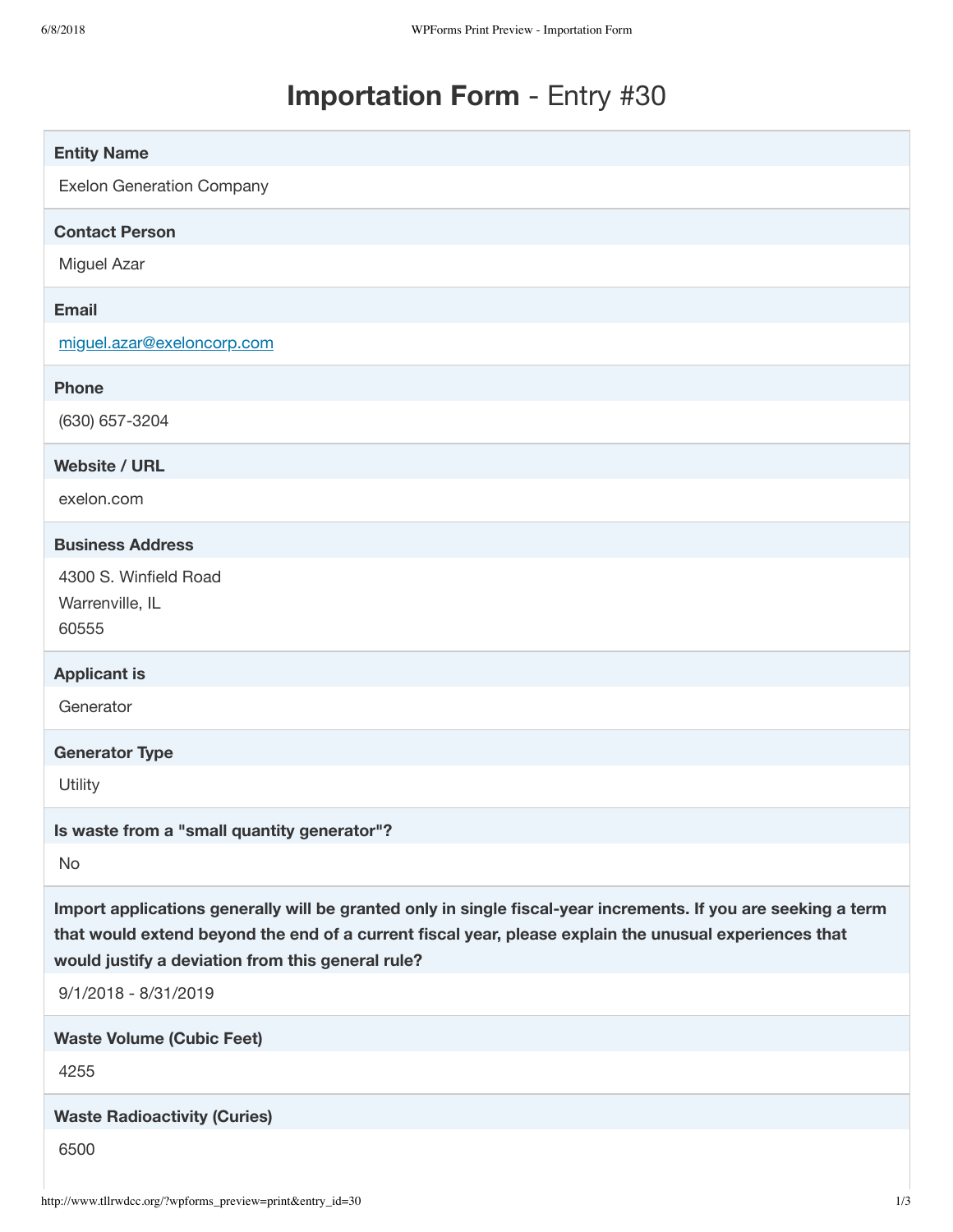| 6/8/2018                                      | WPForms Print Preview - Importation Form                                                                                                                                                                                                                                                                                                                                                                                                                                                                                                                                                                                                                                                                                             |
|-----------------------------------------------|--------------------------------------------------------------------------------------------------------------------------------------------------------------------------------------------------------------------------------------------------------------------------------------------------------------------------------------------------------------------------------------------------------------------------------------------------------------------------------------------------------------------------------------------------------------------------------------------------------------------------------------------------------------------------------------------------------------------------------------|
| <b>Waste Classification</b>                   |                                                                                                                                                                                                                                                                                                                                                                                                                                                                                                                                                                                                                                                                                                                                      |
| Class A<br>Class B<br>Class C                 |                                                                                                                                                                                                                                                                                                                                                                                                                                                                                                                                                                                                                                                                                                                                      |
| <b>Waste Form</b>                             |                                                                                                                                                                                                                                                                                                                                                                                                                                                                                                                                                                                                                                                                                                                                      |
| Stable<br>Unstable                            |                                                                                                                                                                                                                                                                                                                                                                                                                                                                                                                                                                                                                                                                                                                                      |
|                                               | Does the proposed waste consist solely of sealed sources?                                                                                                                                                                                                                                                                                                                                                                                                                                                                                                                                                                                                                                                                            |
| <b>No</b>                                     |                                                                                                                                                                                                                                                                                                                                                                                                                                                                                                                                                                                                                                                                                                                                      |
| was generated (please list)                   | Compact and/or unaffiliated state, territory, possession, or district of the United States where the waste                                                                                                                                                                                                                                                                                                                                                                                                                                                                                                                                                                                                                           |
|                                               | Illinois, Pennsylvania, New York, Maryland and New Jersey                                                                                                                                                                                                                                                                                                                                                                                                                                                                                                                                                                                                                                                                            |
| <b>Waste Description</b>                      |                                                                                                                                                                                                                                                                                                                                                                                                                                                                                                                                                                                                                                                                                                                                      |
| Demineralization Resins and Large Components. | Dewatered Bead and Powdered Resin, Condensate Filter Sludge, Decontamination Resins, Fuel Pool Skimmer<br>Filter Sludge, Non-Fuel Reactor Components, Process Filters, Reactor Water Clean-up Resins, Reactor Water                                                                                                                                                                                                                                                                                                                                                                                                                                                                                                                  |
|                                               | Does Applicant have any unresolved violation(s), complaint(s), unpaid fee(s), or past due report(s) with the<br><b>Texas Low-Level Radioactive Waste Disposal Compact Committee?</b>                                                                                                                                                                                                                                                                                                                                                                                                                                                                                                                                                 |
| No.                                           |                                                                                                                                                                                                                                                                                                                                                                                                                                                                                                                                                                                                                                                                                                                                      |
|                                               | Does Applicant have any unresolved violation(s), complaint(s), unpaid fee(s), or past due reports associated<br>with radioactive waste receipt, storage, handling, management, processing, or transportation pending with<br>any other regulatory agency with jurisdiction to regulate radioactive material including, without limitation,<br>the Texas Commission on Environmental Quality (TCEQ)?                                                                                                                                                                                                                                                                                                                                  |
| No.                                           |                                                                                                                                                                                                                                                                                                                                                                                                                                                                                                                                                                                                                                                                                                                                      |
| Applicant hereby certifies* the following:    |                                                                                                                                                                                                                                                                                                                                                                                                                                                                                                                                                                                                                                                                                                                                      |
|                                               | The information provided herein is complete, accurate, and correct.<br>The waste proposed for importation is not waste of international origin.<br>The low-level radioactive waste for which this Import Application is submitted will be packaged and shipped in<br>accordance with applicable state and federal regulations and is acceptable for disposal at the Compact Facility.<br>The person submitting this Import Application is authorized by the Applicant to commit Applicant to each and<br>every obligation and condition set forth herein and in the Agreement for Importation of Non-Party Compact Waste.<br>A copy of a written document containing such authorization must be attached to this Import Application. |

Applicant has delivered to the specified disposal facility and TCEQ a copy of this Application for Importation of Compact Waste (along with any supplement or amendment thereto).

#### **Name**